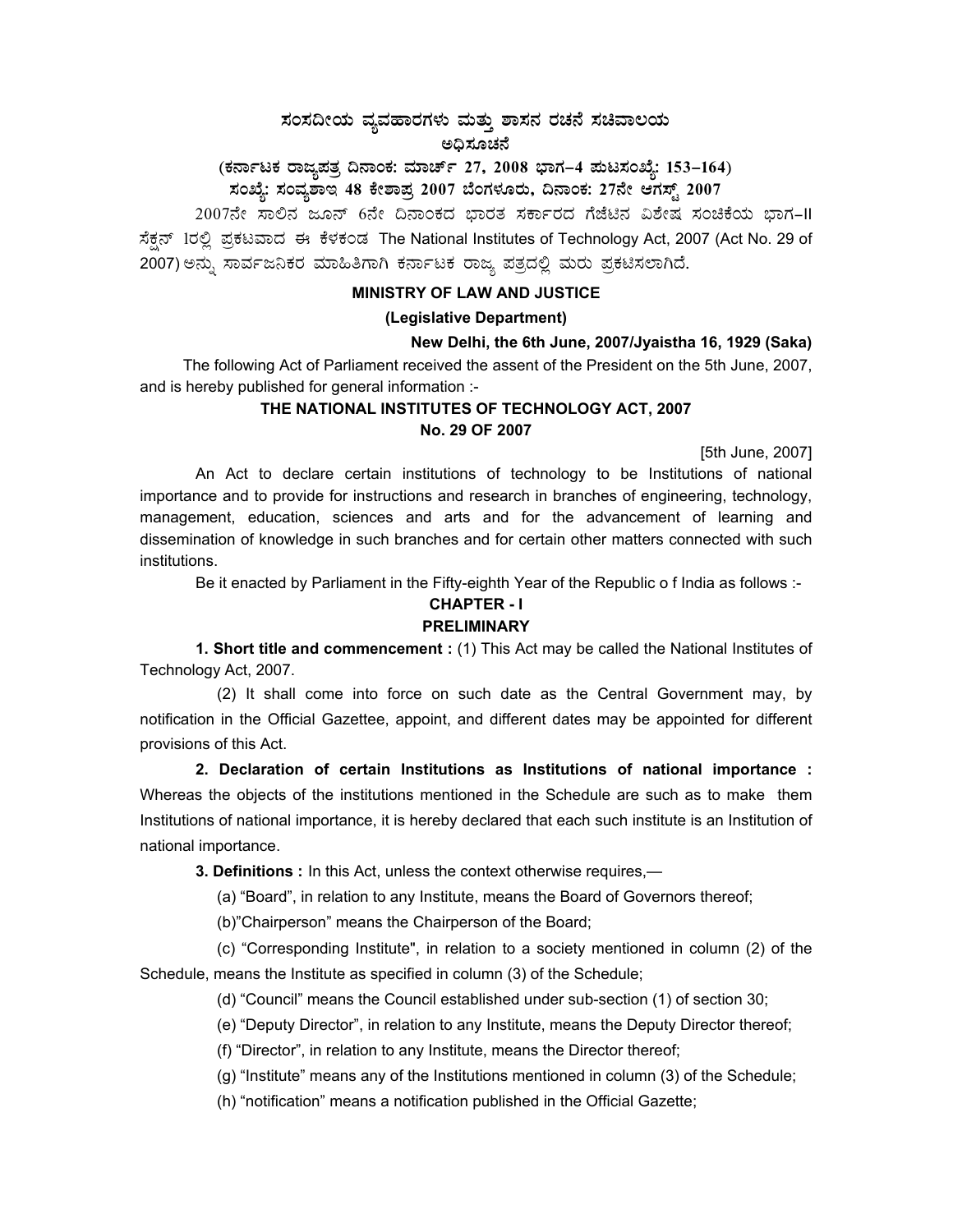(i) "prescribed" means prescribed by rules made under this Act;

(j) "Registrar", in relation to any Institute, means the Registrar thereof;

(k) "Schedule" means the Schedule annexed to the Act;

(l) "Senate", in relation to any Institute, means the Senate thereof;

 (m) "Society" means any of the societies registered under the Societies Registration Act, 1860 (21 of 1860) and mentioned in column (2) of the Schedule;

 (n) "Statutes" and "Ordinances", in relation to any Institute, means the Statutes and Ordinances of that Institute made under this Act.

## **CHAPTER II**

### **THE INSTITUTES**

 **4. Incorporation of Institutes :** (1) Each of the Institutes mentioned in column (3) of the Schedule shall be a body corporate having perpetual succession and a common seal and shall, by its name, sue and be sued.

 2) The body corporate constituting each of the said Institutes shall consist of a Chairperson, a Director and other members of the Board for the time being of the institute.

 **5. Effect of incorporation of Institutes :** On and from the commencement of this Act,—

 (a) any reference to a society In any law, other than this Act, or in any contract or other instrument shall be deemed as a reference to the corresponding Institute;

 (b) all property, movable and immovable, of or belonging to a society shall vest in the corresponding Institute;

 (c) all the rights and liabilities of a society shall be transferred to, and be the rights and liabilities of the corresponding Institute; and

 (d) every person employed by a society, immediately before such commencement shall hold his office or service in the corresponding Institute for the same tenure, at the same remuneration and upon the same terms and conditions and with the same rights and privileges as to pension, leave, gratuity, provident fund and other matters as he would have held if this Act had not been passed, and shall continue to do so unless and until his employment is terminated or until such tenure, remuneration and terms and conditions are duly altered by the Statutes:

 Provided that if the alteration so made is not acceptable to such employee, his employment may be terminated by the Institute in accordance with the terms of contract with the employee or, if no provision is made therein in this behalf, on payment to him by the Institute, of compensation equivalent to three months' remuneration in the case of permanent employee and one month's remuneration in the case of other employee.

 **6. Powers of Institutes :** (1) Subject to the provisions of this Act, every Institute shall exercise the following powers and perform the following duties, namely:—

 (a) to provide for instruction and research in such branches of engineering and technology, management, education, sciences and arts, as the Institute may think fit, and for the advancement of learning and dissemination of knowledge in such branches;

(b) to hold examinations and grant degrees, diplomas and other academic distinctions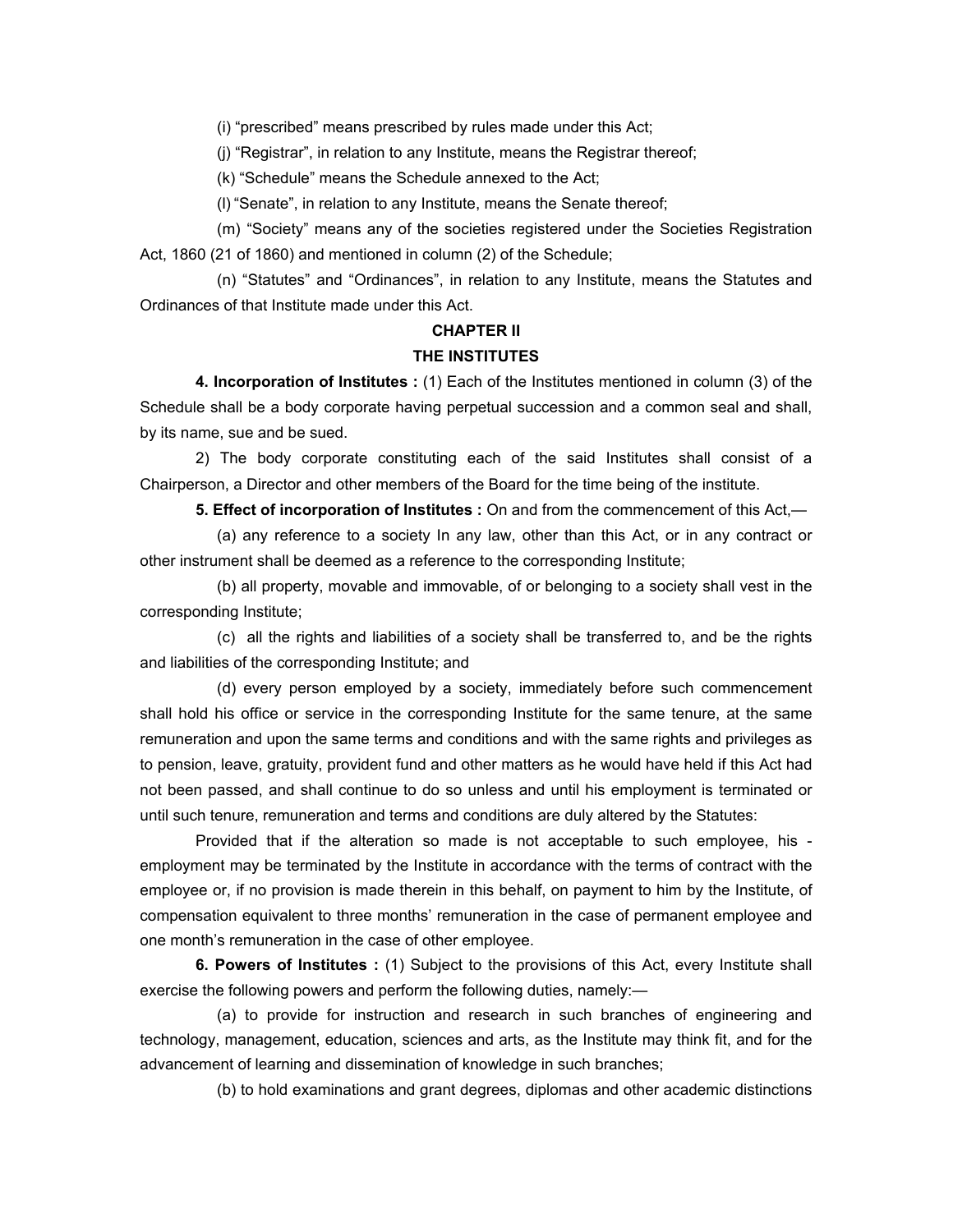or titles;

(c) to confer honorary degrees or other distinctions;

(d) to fix, demand and receive fees and other charges;

(e) to establish, maintain and manage halls and hostels for the residence of students;

 (f) to supervise and control the residence and regulate the discipline of students of the Institute and to make arrangements for promoting their health, general welfare and cultural and corporate life;

 (g) to provide for the maintenance of units of the National Cadet Corps for the students of the Institute;

 (h) to institute academic and other posts with the prior approval of the Central Government, and to make appointments thereto excluding the Director and the Deputy Director;

(i) to frame Statutes and Ordinances and to alter, modify or rescind the same;

 (j)to deal with any property belonging to or vested in the institute in such manner as the Institute may deem fit for advancing the objects of the Institute;

 (k) to receive gifts, grants, donations or benefactions from the Government and to receive bequests, donations and transfers of movable or immovable properties from testators, donors or transferors, as the case may be;

 (l) to co-operate with educational or other institutions in any part of the world having objects wholly or partly similar to those of the Institute by exchange of teachers and scholars and generally in such manner as may be conducive to their common objects;

(m) to institute and award fellowships, scholarships, exhibitions, prizes and medals;

(n) to undertake consultancy in the areas or disciplines relating to the Institute; and

 (o) to do all such things as may be necessary, incidental or conducive to the attainment of all or any of the objects of the Institute.

 (2) Notwithstanding anything contained in sub-section (1), an Institute shall not dispose of in any manner any immovable property without the prior approval of the Central Government.

 **7. Institutes to be open to all races, creeds and classes :** (1) Every Institute shall be open to persons of either sex and of whatever race, creed, caste or class, and no test or condition shall be imposed as to religious belief or profession in admitting or appointing members, students, teachers or workers or in any other connection whatsoever.

 (2) No bequest, donation or transfer of any property shall be accepted by any Institute, which in the opinion of the Council involves conditions or obligations opposed to the spirit and object of this section.

 **8. Teaching at Institutes :** All teaching at each of the Institutes shall be conducted by or in the name of the Institute in accordance with the Statutes and Ordinances made in this behalf.

 **9. Visitor :** (1) The President of India shall be the Visitor of every Institute.

 (2) The Visitor may appoint one or more persons to review the work and progress of any Institute and to hold inquiries into the affairs thereof and to report thereon in such manner as the Visitor may direct.

(3) Upon receipt of any such report, the Visitor may take such action and issue such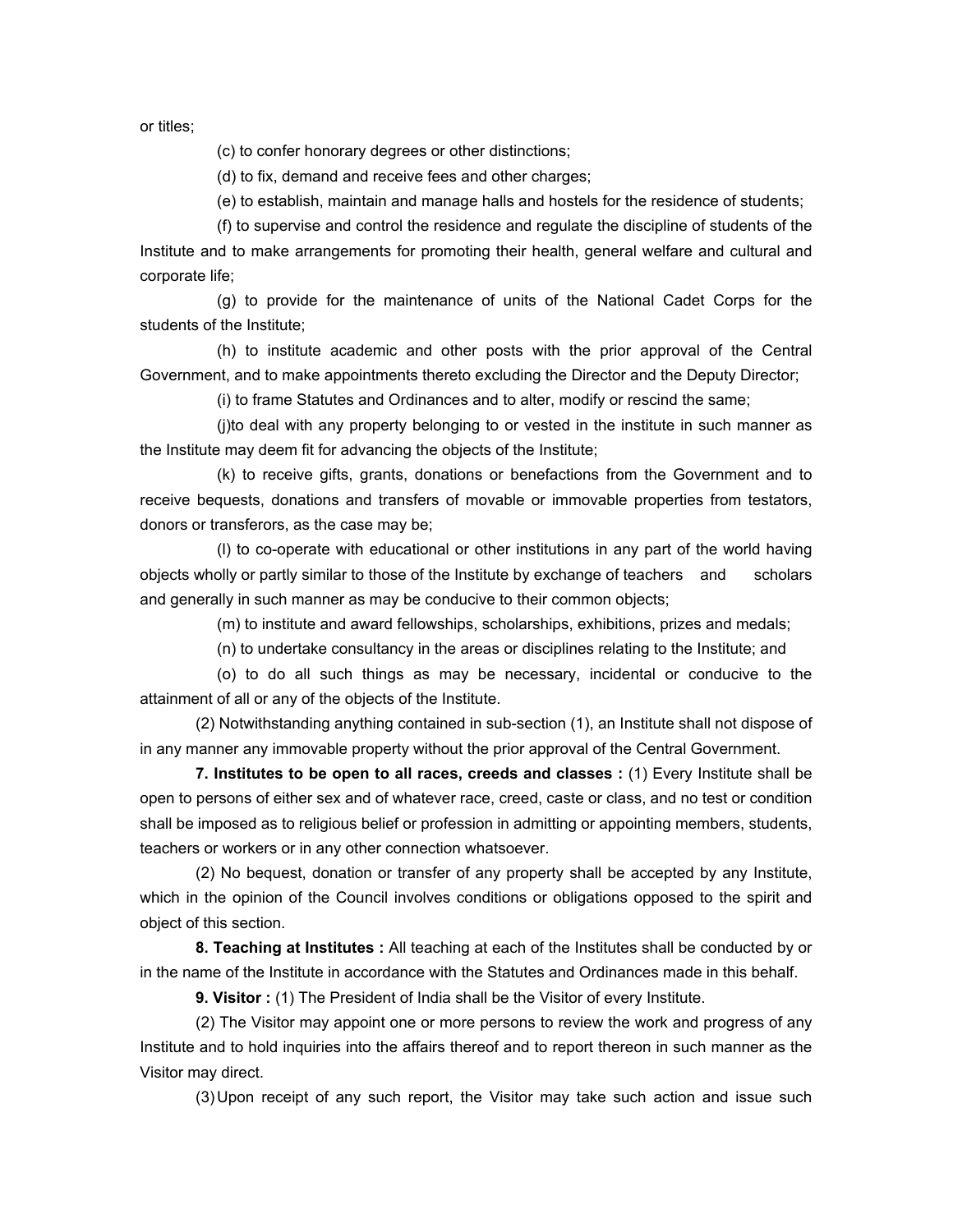directions as he considers necessary in respect of any of the matters dealt with in the report and the Institute shall be bound to comply with such directions within reasonable time.

 **10. Authorities of Institutes :** The following shall be the authorities of an Institute, namely:—

(a) a Board of Governors;

(b) a Senate; and

 (c) such other authorities as may be declared by the Statutes to be the authorities of the Institute.

 **11. Board of Governors :** The Board of every Institute shall consist of the following members, namely:—

(a) the Chairperson to be nominated by the Visitor;

(b) the Director, ex officio;

 (c) two persons not below the rank of the Joint Secretary to the Government of India to be nominated by the Central Government from amongst persons dealing with technical education and finance;

 (d) two persons to be nominated by the Government of the State in which the Institute is situated, from amongst persons, who, In the opinion of that Government, are technologists or industrialists of repute;

 (e) two persons, at least one of whom shall be a woman, having special knowledge or practical experience in respect of education, engineering or science to be nominated by the Council; and

 (j) one professor and one assistant professor or a lecturer of the Institute to be nominated by the Senate.

 **12. Terms of office of, vacancies among and allowances payable to members of Board :** Save as otherwise provided in this section,—

 (a) the term of office of the Chairperson or other members of the Board shall be three years from the date of his nomination;

 (b) the term of office of an ex officio member shall continue so long as he holds the office by virtue of which he is a member;

 (c) the term of office of a member nominated under clause (f) of section 11 shall be two years from the date of his nomination;

 (d) a casual vacancy shall be filled up in accordance with the provisions of section 11;

 (e) the term of office of a member nominated to fill a casual vacancy shall continue for the remainder of the term of the member in whose place, he has been nominated;

 (f) the member of the Board shall be entitled to such allowances, if any, from the Institute as may be provided for in the Statutes hut no member other than the members referred to in clauses (b) end (f) of section 11 shall be entitled to any salary by reason of this clause.

 **13. Powers and functions of Board :** (1) Subject to the provisions of this Act, the Board of every Institute shall be responsible for the general superintendence, direction and control of the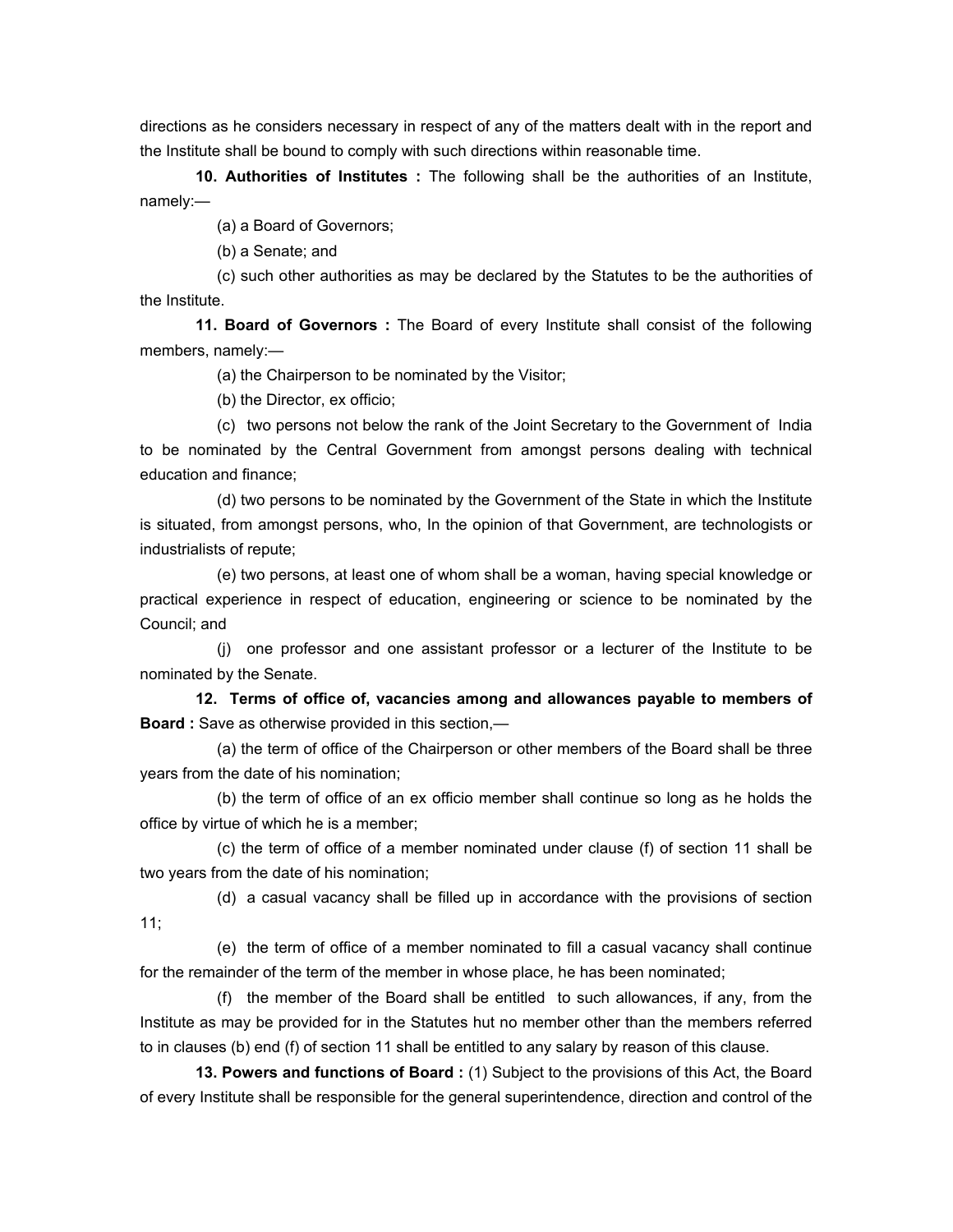affairs of the Institute and shall exercise all the powers of the Institute not otherwise provided for by this Act, the Statutes and the Ordinances, and shall have the power to review the acts of the Senate.

 (2) Without prejudice to the provisions of sub-section (1), the Board of every Institute shall,—

 (a) take decisions on questions of policy relating to the administration and working of the Institute;

(b) institute courses of study at the Institute;

(c) make Statutes;

(d) institute and appoint persons to academic as well as other posts in the Institute;

(e) consider and modify or cancel Ordinances;

 (j) consider and pass resolutions on the annual report, the annual accounts and the budget estimates of the Institute for the next financial year as it thinks fit and submit them to the Council together with a statement of its development plans;

 (g) exercise such other powers and perform such other duties as may be conferred or imposed upon it by this Act or the Statutes;

 (3)The Board shall have the power to appoint such committees, as it considers necessary for the exercise of its powers and the performance of its duties under this Act.

 **14. Senate :** The Senate of every Institute shall consist of the following persons, namely:—

(a) the Director, ex officio, who shall be the Chairman of the Senate;

(b) the Deputy Director, ex officio;

 (c) the Professors appointed or recognised as such by the Institute for the purpose of imparting instructions in the Institute;

 (d) three persons, one of whom shall be a woman, not being employees of the Institute, to be nominated by the Chairperson in consultation with the Director, from amongst educationists of repute, one each from the field of science, engineering and humanities; and

(e) such other members of the staff as may be laid down in the Statutes.

 **15. Functions of Senate :** Subject to the provisions of this Act, the Statutes and the Ordinances, the Senate of an Institute shall have the control and general regulation, and be responsible for the maintenance of standards of instruction, education and examination in the Institute and shall exercise such other powers and perform such other duties as may be conferred or imposed upon it by the Statutes.

 **16. Chairperson of Board :** (1) The Chairperson shall ordinarily preside at the meetings of the Board and at the Convocations of the Institute.

 (2) It shall be the duty of the Chairperson to ensure that the decisions taken by the Board are implemented.

 (3) The Chairperson shall exercise such other powers and perform such other duties as may be assigned to him by this Act or, the Statutes.

 **17. Director and Deputy Director :** (1) The Director and Deputy Director of an Institute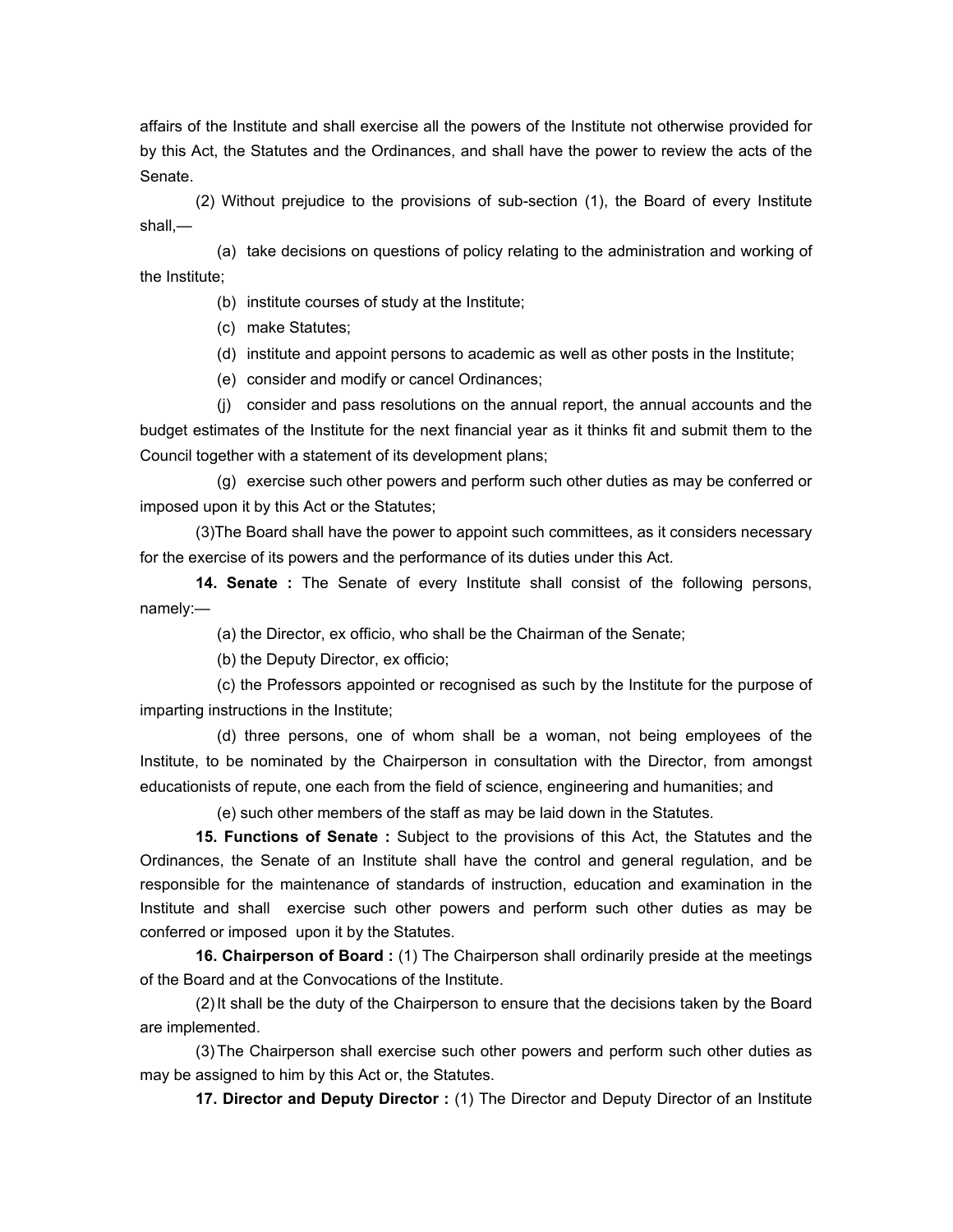shall be appointed by the Visitor, on such terms and conditions of service and on the recommendations of a Selection Committee constituted by him in such manner, as may be prescribed by the Statutes.

 (2) The Director shall be the principal academic and executive officer of the Institute and shall be responsible for the proper administration of the Institute and for the imparting of instruction and maintenance of discipline therein.

(3) The Director shall submit annual reports and accounts to the Board.

 (4) The Director shall exercise such other powers and perform such other duties as may be assigned to him by this Act or the Statutes or Ordinances.

 (5) The Deputy Director of every Institute shall exercise such powers and perform such other duties as may be assigned to him by this Act or the Statutes or by the Director.

 **18. Registrar :** (1)The Registrar of every Institute shall be appointed on such terms and conditions as may be laid down by the Statutes and shall be the custodian of records, the common seal, the funds of the Institute and such other property of the Institute as the Board shall commit to his charge.

 (2) The Registrar shall act as the Secretary of the Board, Senate and such committees as may be prescribed by the Statutes.

 (3) The Registrar shall be responsible to the Director for the proper discharge of his functions.

 (4) The Registrar shall exercise such other powers and perform such other duties as may be assigned to him by this Act or the Statutes or by the Director.

 **19. Other authorities and officers** : The powers and duties of authorities and officers other than those mentioned above shall be determined by the Statutes.

 **20. Grants by Central Government :** For the purpose of enabling the Institutes to discharge their functions efficiently under this Act, the Central Government may, after due appropriation made by Parliament by law in this behalf, pay to every Institute in each financial year such sums of money and in such manner as it may think fit.

 **21. Fund of Institute :** (1) Every Institute shall maintain a Fund to which shall be credited-

(a) all moneys provided by the Central Government;

(b) all fees and other charges received by the Institute;

 (c) all moneys received by the Institute by way of grants, gifts, donations, benefactions, bequests or transfers; and

(d) all moneys received by the Institute in any other manner or from any other source.

 (2) All moneys credited to the Fund of every Institute shall be deposited in such banks or invested in such manner as the Institute may, with the approval of the Central Government, decide.

 (3) The Fund of every Institute shall be applied towards meeting the expenses of the Institute including expenses incurred in the exercise of its powers and discharge of its duties under this Act.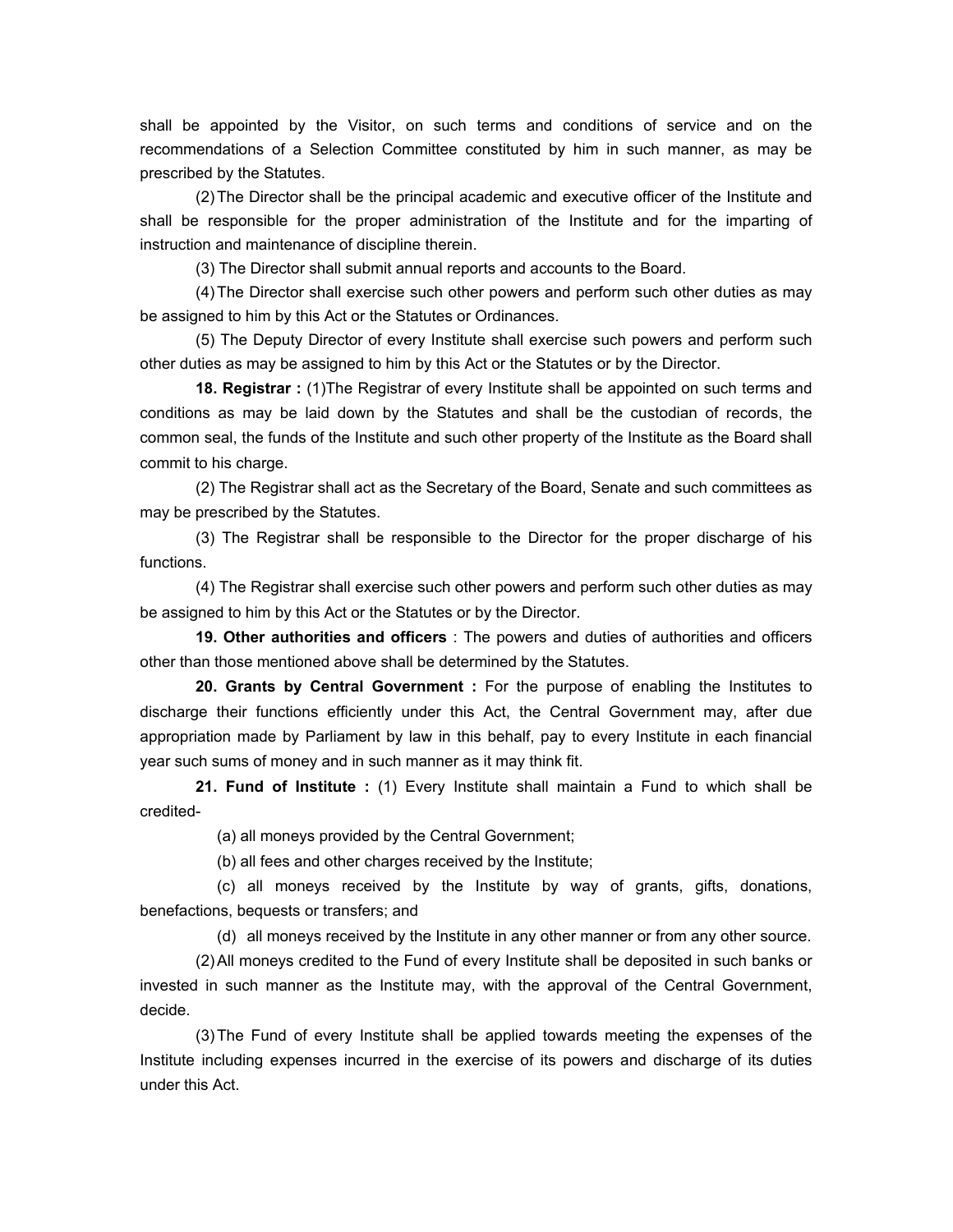**22. Accounts and audit :** (1) Every institute shall maintain proper accounts and other relevant records and prepare an annual statement of accounts including the balance sheet in such form as may be specified by notification, by the Central Government in consultation with the Comptroller and Auditor-General of India.

 (2) The accounts of every Institute shall be audited by the Comptroller and Auditor-General of India and any expenditure incurred by him in connection with such audit shall be payable by the Institute to the Comptroller and Auditor-General of India.

 (3) The Comptroller and Auditor-General of India and any person appointed by him in connection with the audit of the accounts of any Institute shall have the same rights, privileges and authority in connection with such audit as the Comptroller and Auditor-General of India has in connection with the audit of the Government accounts, and, in particular shall have the rights to demand the production of books, accounts, connected vouchers and other documents and papers and to inspect the offices of the Institute.

 (4) The accounts of every institute as certified by the Comptroller and Auditor-General of India or any other person appointed by him in this behalf together with the audit report thereon shall be forwarded annually to the Central Government and that Government shall cause the same to be laid before each House of Parliament in accordance with such procedure as may be laid down by the Central Government.

 **23. Pension and provident fund :** Every Institute shall constitute for the benefit of its employees such provident or pension fund or provide such insurance scheme as it may deem fit in such manner and subject to such conditions as may be prescribed by the Statutes.

 **24. Appointments :** All appointments of the staff of every Institute, except that of the Director and Deputy Director, shall be made in accordance with the procedure laid down in the Statutes, by—

 (a) the Board, if the appointment is made on the academic staff in the post of Lecturer or above or if the appointment is made on the non-academic staff in any cadre the maximum of the pay scale for which exceeds rupees ten thousand five hundred;

(b) the Director, in any other case.

 **25. Statutes :** Subject to the provisions of this Act, the Statutes may provide for all or any of the following matters, namely:—

(a) the conferment of honorary degrees;

(b) the formation of departments of teaching:

 (c) the fees to be charged for courses of study in the Institute and for admission to the examinations of degrees and diplomas of the Institute;

(d) the institution of fellowships, scholarships, exhibitions, medals and prizes;

(e) the term of office and the method of appointment of officers of the institute;

(f) the qualifications of teachers of the Institute;

 (g) the classification, the method of appointment and the determination of the terms and conditions of service of teachers and other staff of the Institute;

(h) the constitution of pension, insurance and provident funds for the benefit of the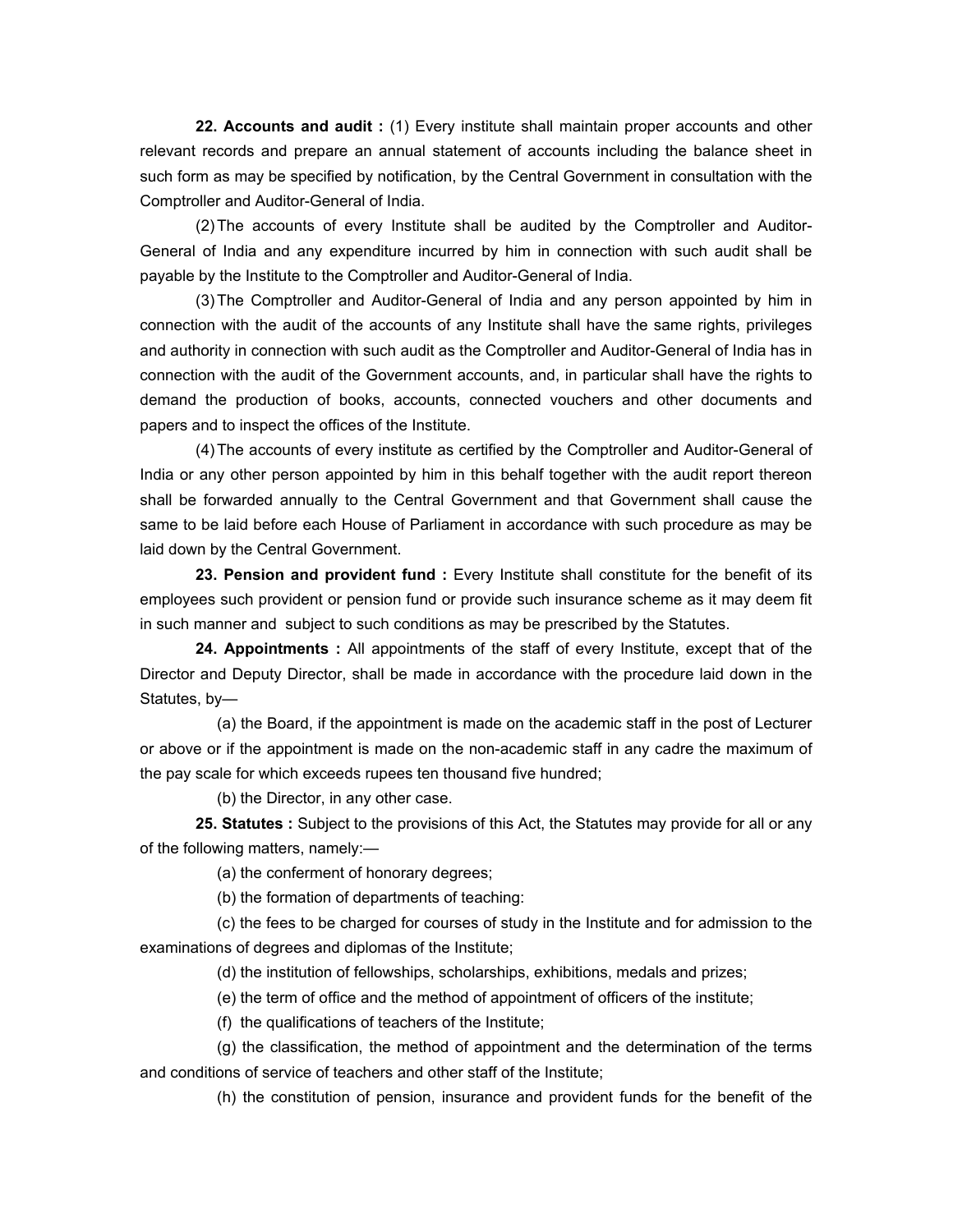officers, teachers and other staff of the institute;

(i) the constitution, powers and duties of the authorities of the Institute,

(j) the establishment and maintenance of halls and hostels;

 (k) the conditions of residence of students of the Institute and the levying of fees for residence in the halls and hostels and of other charges;

(l) the allowances to be paid to the Chairperson and members of the Board;

(m) the authentication of the orders and decisions of the Board; and

 (n) the meetings of the Board, the Senate, or any Committee, the quorum at such meetings and the procedure to be followed in the conduct of their business.

 **26. Statutes how made :** (1) The first Statutes of each Institute shall be framed by the Central Government with the prior approval of the Visitor and a copy of the same shall be laid as soon as may be before each House of Parliament.

 (2) The Board may, from time to time, make new or additional Statutes or may amend or repeal the Statutes in the manner provided in this section.

 (3) Every new Statute or addition to the Statutes or any amendment or repeal of Statutes shall require the previous approval of the Visitor who may grant assent or withhold assent or remit it to the Board for consideration.

 (4) A new Statute or a Statute amending or repealing an existing Statute shall have no validity unless it has been assented to by the Visitor.

 **27. Ordinances :** Subject to the provisions of this Act and the Statutes, the Ordinances of every Institute may provide for all or any of the following matters, namely:—

(a) the admission of the students to the Institute;

(b) the courses of study to be laid down for all degrees and diplomas of the Institute;

 (c) the conditions under which students shall be admitted to the degree or diploma courses and to the examinations of the Institute, and shall be eligible for degrees and diplomas;

 (d) the conditions of award of the fellowships, scholarships, exhibitions, medals and prizes;

 (e) the conditions and mode of appointment and duties of examining bodies, examiners and moderators;

(J) the conduct of examinations;

(g) the maintenance of discipline among the students of the Institute; and

 (h) any other matter which by this Act or the Statutes is to be or may be provided for by the Ordinances.

 **28. Ordinances how made :** (1) Save as otherwise provided in this section, Ordinances shall be made by the Senate.

 (2) All Ordinances made by the Senate shall have effect from such date as it may direct, but every Ordinance so made shall he submitted, as soon as may be, to the Board and shall be considered by the Board at its next meeting.

(3) The Board shall have power by resolution to modify or cancel any such Ordinance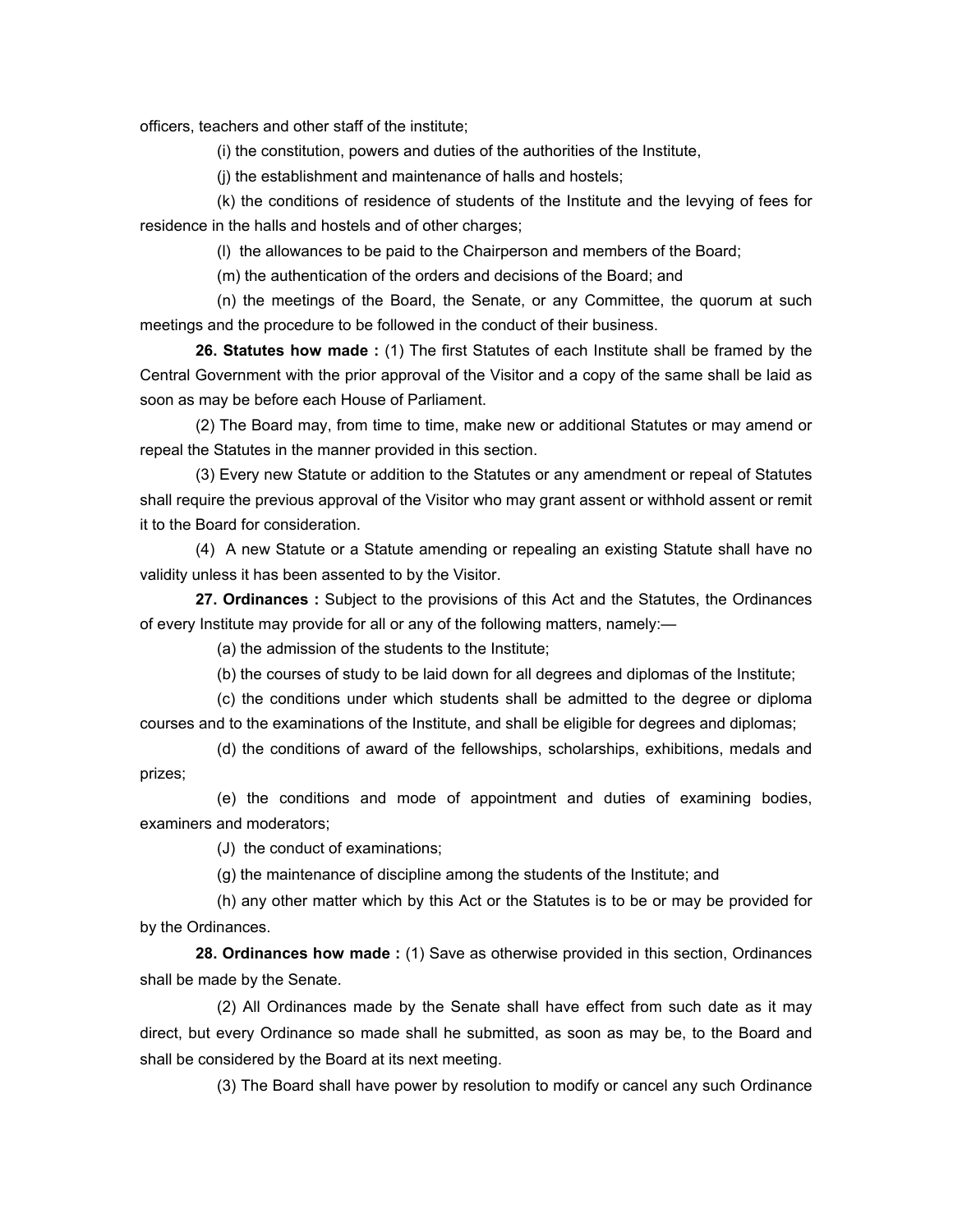and such Ordinance shall from the date of such resolution stand modified accordingly or cancelled, as the case may be.

 **29. Tribunal of Arbitration :** (1) Any dispute arising out of a contract between an Institute and any of its employees shall, at the request of the employee concerned or at the instance of the Institute, be referred to a Tribunal of Arbitration consisting of one member appointed by the Institute, one member nominated by the employee, and an umpire appointed by the Visitor.

(2) The decision of the Tribunal shall be final and shall not be questioned in any court.

 (3) No suit or proceeding shall lie in any court in respect of any matter, which is required by sub-section (1) to be referred to the Tribunal of Arbitration.

(4) The Tribunal of Arbitration shall have power to regulate its own procedure.

 (5) Nothing in any law for the time being in force relating to arbitration shall apply to arbitrations under this section.

## **CHAPTER III**

### **THE COUNCIL**

 **30. Establishment of Council :** (1) With effect from such date as the Central Government may, by notification, specify in this behalf, there shall be established for all the Institutes specified in column (3) of the Schedule, a central body to be called the Council.

(2) The Council shall consist of the following members, namely:—

 (a) the Minister in charge of the Ministry or Department of the Central Government having administrative control of the technical education, ex officio, as Chairman;

 (b) the Secretary to the Government of India in charge of the Ministry or Department of the Central Government having administrative control of the technical education, ex officio, as Vice-Chairman;

(c) the Chairperson of every Board, ex officio;

(d) the Director of every Institute, ex officio;

(e) the Chairman, University Grants Commission, ex officio;

(j) the Director General, Council of Scientific and Industrial Research, ex officio;

 (g) four Secretaries to the Government of India, to represent the Ministries or Departments of the Central Government dealing with biotechnology, atomic energy, Information technology and space, ex officio;

(h) the Chairman, All India Council for Technical Education, ex officio;

 (i) not less than three, but not more than five persons to be nominated by the Visitor, at least one of whom shall be a woman, having special knowledge or practical experience in respect of education, industry, science or technology;

 (j) three members of Parliament, of whom two shall be chosen by the House of the People and one by the Council of States:

Provided that the office of member of the Council shall not disqualify its holder for being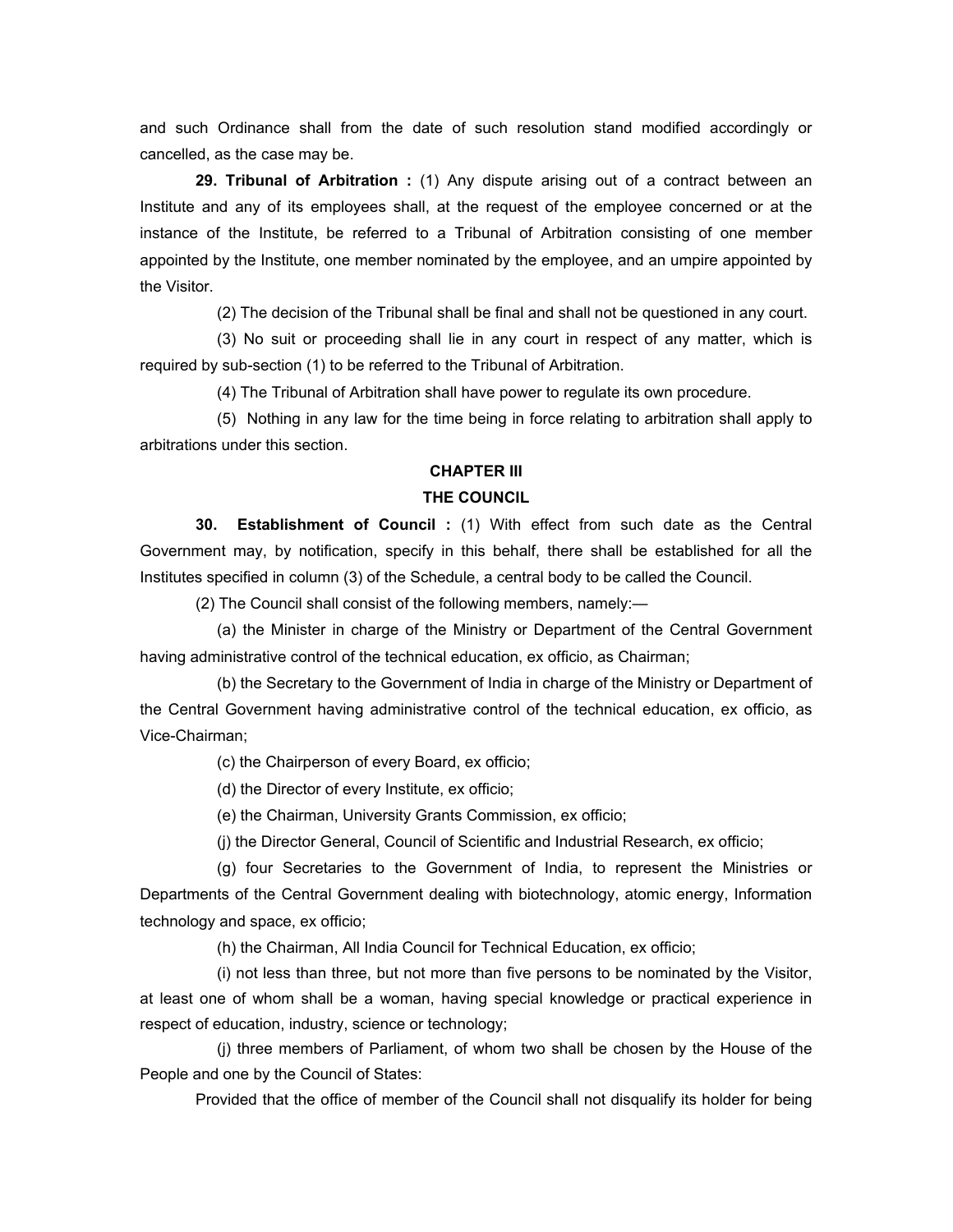chosen as or for being, a member of either House of Parliament;

 (k) two Secretaries to the State Government, from amongst the Ministries or Departments of that Government dealing with technical education where the Institutes are located, ex officio;

 (l) Financial Advisor, dealing with the Human Resource Development Ministry or Department of the Central Government, ex officio;

 (m) one officer not below the rank of Joint Secretary to the Government of India in the Ministry or Department of Central Government having administrative control of the Technical Education, ex officio, as Member-Secretary.

 **31. Term of office of vacancies among and allowances payable to members of council :** (1)The terms of office of a member shall be three years from the date of notification:

 Provided that the term of office of an ex officio member shall continue so long as he holds office by virtue of which he is such a member.

 (2) The term of office of a member elected under clause (j) of sub-section (2) of section 30 shall expire as soon as he ceases to be member of the House, which elected him.

 (3) The term of office of a member nominated or elected to fill a causal vacancy shall continue for the remainder of the term of the member in whose place he has been appointed.

 (4) Notwithstanding anything contained in this section an outgoing member shall, unless the Central Government otherwise directs, continue in office until another person is appointed as a member in his place.

 (5) The members of the Council other than ex officio member shall be paid such traveling and other allowances as may be prescribed.

 **32. Functions of council :** (1) It shall be the general duty of the Council to co-ordinate the activities of all the Institutes.

 (2) Without prejudice to the provisions of sub-section (1), the Council shall perform the following functions, namely:—

 (a) to advise on matters relating to the duration of the courses, the degrees and other academic distinctions to be conferred by the Institutes, admission standards and other academic matters;

 (b) to lay down policy regarding cadres, methods of recruitment and conditions of service of employees, institution of scholarships and freeships, levying of fees and other matters of common interest;

 (c) to examine the development plans of each Institute and to approve such of them as are considered necessary and also to indicate broadly the financial implications of such approved plans;

 (d) to advise the Visitor, if so required, in respect of any function to be performed by him under this Act; and

(e) to perform such other functions as are assigned to it by or under this Act.

 **33. Chairman of Council :** (1)The Chairman of the Council shall ordinarily preside at the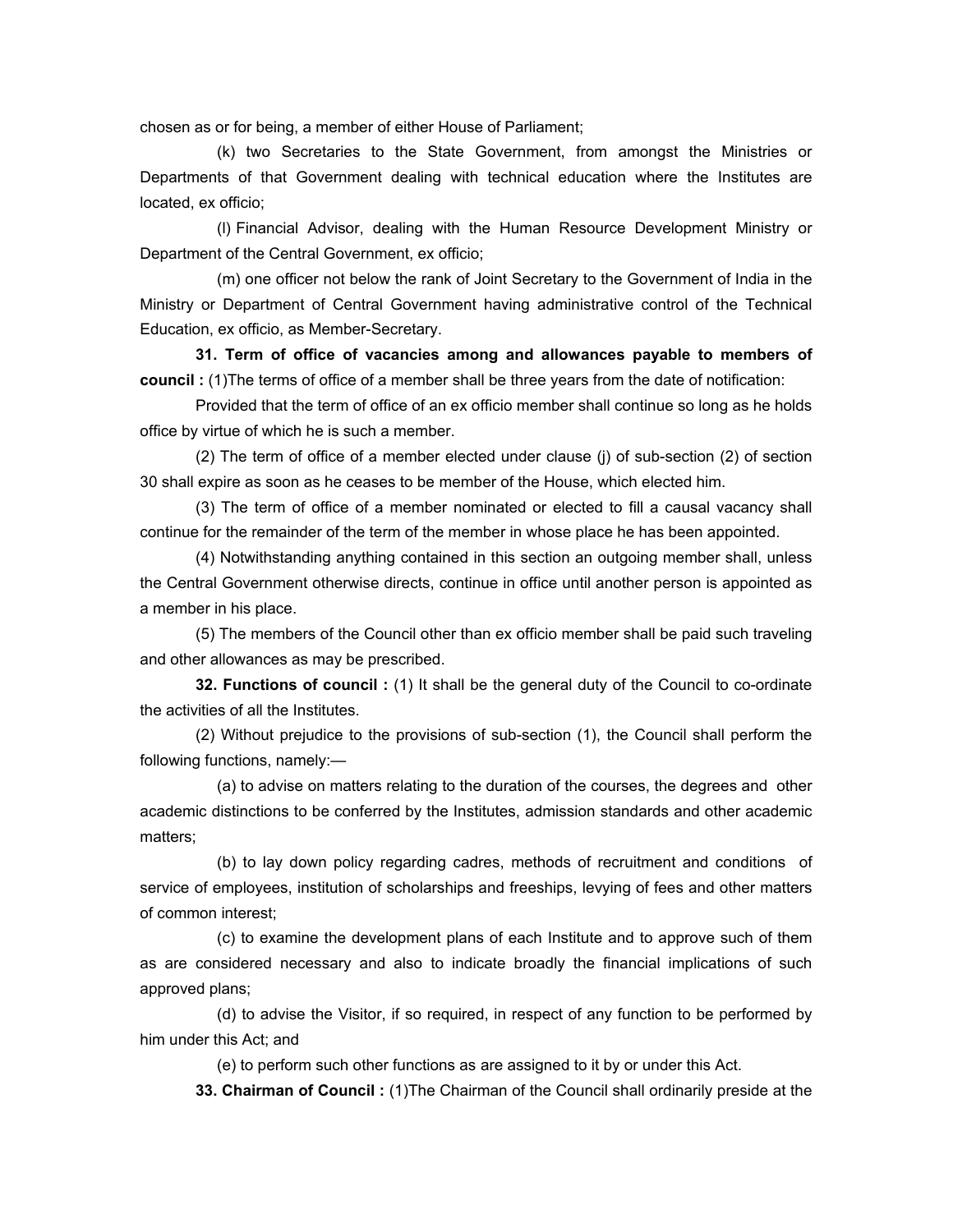meetings of the Council:

 Provided that, in his absence, the Vice-Chairman of the Council shall preside at the meetings of the Council.

 (2) it shall be the duty of the Chairman of the Council to ensure that the decisions taken by the Council are implemented.

 (3) The Chairman shall exercise such other powers and perform such other duties as are assigned to him by this Act.

 (4) The Council shall meet once in every year and follow such procedure in its meetings as may be prescribed.

 **34. Power to make rules in respect of matters in this Chapter :** (1) The Central Government may, by notification, make rules to carry out the purposes of this Chapter.

 (2) In particular and without prejudice to the generality of the foregoing power, such rules may provide for all or any of the following matters, namely:—

 (a) the travelling and other allowances payable to members of the Council under subsection (5) of section 31; and

 (b) the procedure to be followed in the meetings of the council under sub-section (4) of section 33.

 (3) Every rule made by the Central Government under this Chapter shall be laid, as soon as may be after it is made, before each House of Parliament, while it is in session, for a total period of thirty days which may be comprised in one session or in two or more successive sessions, and if, before the expiry of the session, immediately following the session or the successive sessions aforesaid, both Houses agree in making any modification in the rule or both Houses agree that the rule should not be made, the rule shall thereafter have effect only in such modified form or be of no effect, as the case may be; so, however, that any such modification or annulment shall be without prejudice to the validity of anything previously done under that rule.

## **CHAPTER IV MISCELLANEOUS**

 **35. Acts and proceedings not to be invalidated by vacancies, etc. :** No act of the Council, or any Institute or Board or Senate or any other body set up under this Act or the Statutes, shall be invalid merely by reason of -

(a) any vacancy or defect in the constitution thereof, or

 (b) any defect in the election, nomination or appointment of a person acting as a member thereof, or

(c) any irregularity in its procedure not affecting the merits of the case.

 **36. Power to remove difficulties :** (1) If any difficulty arises in giving effect to the provisions of this Act the Central, Government may, by order published in the Official Gazette, make such provisions not inconsistent with the provisions of this Act as may appear to it to be necessary or expedient for removing the difficulty:

 Provided that no such order shall be made after the expiry of a period of two years from the date on which this Act receives the assent of the President.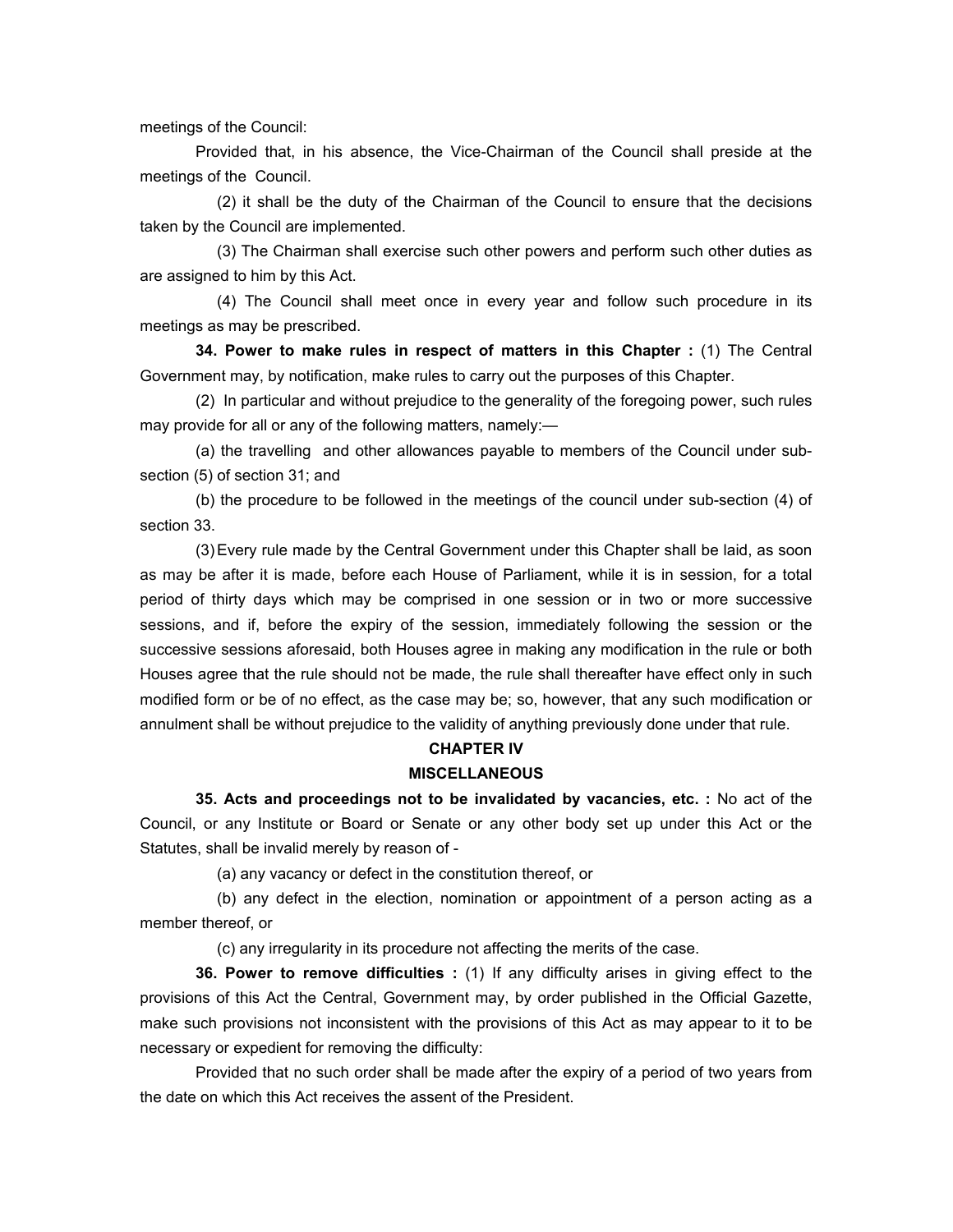(2) Every order made under this section shall, as soon as may be after it is made, be laid before each House of Parliament.

 **37. Transitional provisions :** Notwithstanding anything contained in this Act—

 (a) the Board of Governors of every Institute functioning as such immediately before the commencement of this Act shall continue to so function until a new Board is constituted for that Institute under this Act, but on the constitution of a new Board under this Act, the member of the Board holding office before such constitution shall cease to hold office;

 (b) every Senate constituted in relation to every Institute before the commencement of this Act shall be deemed to be the Senate constituted under this Act until a Senate is constituted under this Act for that Institute but on the constitution of new Senate under this Act, the members of the Senate holding office before such constitution shall cease to hold office.

|     | LIST OF CENTRAL INSTITUTIONS INCORPORATED INTO THE ACT |                                          |  |  |
|-----|--------------------------------------------------------|------------------------------------------|--|--|
| SI. | Society                                                | Corresponding Institute                  |  |  |
| No. |                                                        |                                          |  |  |
| 1.  | Motilal Nehru National Institute of Technology,        | Motilal Nehru National Institute of      |  |  |
|     | <b>Allahabad Society</b>                               | Technology, Allahabad.                   |  |  |
| 2.  | Maulana Azad National Institute of Technology,         | Maulana Azad National Institute of       |  |  |
|     | <b>Bhopal Society</b>                                  | Technology, Bhopal.                      |  |  |
| 3.  | National Institute of Technology, Calicut Society      | National Institute of Technology,        |  |  |
|     |                                                        | Calicut.                                 |  |  |
| 4.  | National Institute of Technology, Durgapur             | National Institute of Technology,        |  |  |
|     | Society                                                | Durgapur.                                |  |  |
| 5.  | National Institute of Technology, Hamirpur             | National Institute of Technology,        |  |  |
|     | Society                                                | Hamirpur.                                |  |  |
| 6.  | Malaviya National Institute of Technology,             | Malaviya National Institute of           |  |  |
|     | Jaipur Society                                         | Technology, Jaipur.                      |  |  |
| 7.  | Dr. B.R. Ambedkar National institute of                | Dr. B.R. Ambedkar National Institute of  |  |  |
|     | Technology, Jalandhar Society                          | Technology, Jalandhar.                   |  |  |
| 8.  | National Institute of Technology, Jamshedpur           | National Institute of Technology,        |  |  |
|     | Society                                                | Jamshedpur.                              |  |  |
| 9.  | National Institute of Technology, Kurukshetra          | National Institute of Technology,        |  |  |
|     | Society                                                | Kurukshetra.                             |  |  |
| 10. | Visvesvaraya National Institute of Technology,         | Visvesvaraya National Institute of       |  |  |
|     | <b>Nagpur Society</b>                                  | Technology, Nagpur.                      |  |  |
| 11. | National Institute of Technology, Patna Society        | National Institute of Technology, Patna. |  |  |
| 12. | National Institute of Technology, Rourkela             | National Institute of Technology,        |  |  |
|     | Society                                                | Rourkela.                                |  |  |

# **THE SCHEDULE [See sections 3 (g), (m) and 4(1)] LIST OF CENTRAL INSTITUTIONS INCORPORATED INTO THE ACT**